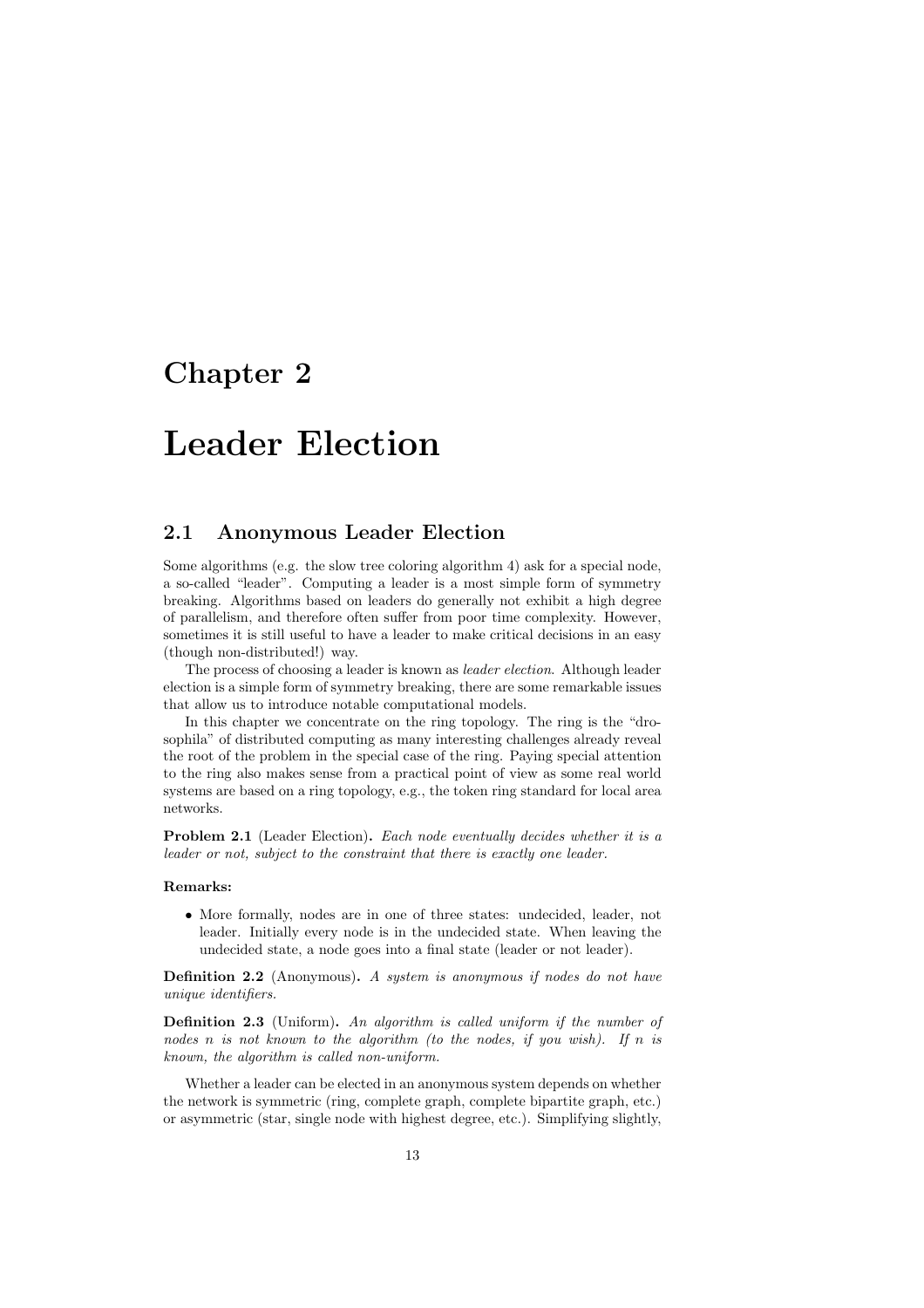in this context a symmetric graph is a graph in which the extended neighborhood of each node has the same structure. We will now show that non-uniform anonymous leader election for synchronous rings is impossible. The idea is that in a ring, symmetry can always be maintained.

**Lemma 2.4.** After round  $k$  of any deterministic algorithm on an anonymous ring, each node is in the same state  $s_k$ .

Proof by induction: All nodes start in the same state. A round in a synchronous algorithm consists of the three steps sending, receiving, local computation (see Definition 1.6). All nodes send the same message(s), receive the same message(s), do the same local computation, and therefore end up in the same state.

Theorem 2.5 (Anonymous Leader Election). Deterministic leader election in an anonymous ring is impossible.

Proof (with Lemma 2.4): If one node ever decides to become a leader (or a non-leader), then every other node does so as well, contradicting the problem specification 2.1 for  $n > 1$ . This holds for non-uniform algorithms, and therefore also for uniform algorithms. Furthermore, it holds for synchronous algorithms, and therefore also for asynchronous algorithms.

#### Remarks:

- Sense of direction is the ability of nodes to distinguish neighbor nodes in an anonymous setting. In a ring, for example, a node can distinguish the clockwise and the counterclockwise neighbor. Sense of direction does not help in anonymous leader election.
- Theorem 2.5 also holds for other symmetric network topologies (e.g., complete graphs, complete bipartite graphs, . . . ).
- Note that Theorem 2.5 does not hold for randomized algorithms; if nodes are allowed to toss a coin, symmetries can be broken.

## 2.2 Asynchronous Ring

We first concentrate on the asynchronous model from Definition 1.10. Throughout this section we assume non-anonymity; each node has a unique identifier as proposed in Assumption 1.2. Having ID's seems to lead to a trivial leader election algorithm, as we can simply elect the node with, e.g., the highest ID.

**Theorem 2.6** (Analysis of Algorithm 8). Algorithm 8 is correct. The time complexity is  $O(n)$ . The message complexity is  $O(n^2)$ .

Proof: Let node  $z$  be the node with the maximum identifier. Node  $z$  sends its identifier in clockwise direction, and since no other node can swallow it, eventually a message will arrive at z containing it. Then z declares itself to be the leader. Every other node will declare non-leader at the latest when forwarding message  $z$ . Since there are  $n$  identifiers in the system, each node will at most forward n messages, giving a message complexity of at most  $n^2$ . We start measuring the time when the first node that "wakes up" sends its identifier. For asynchronous time complexity (Definition 1.11) we assume that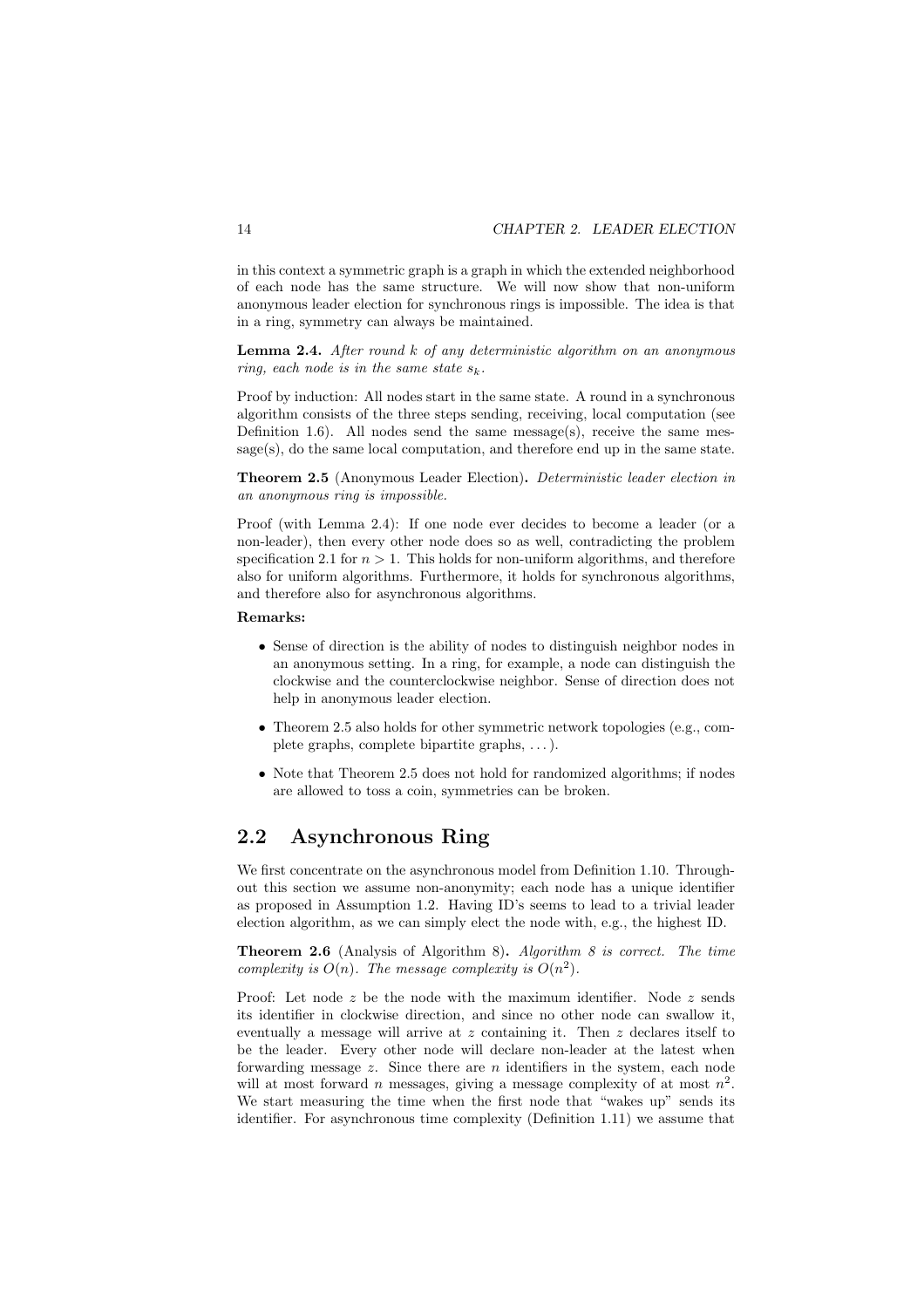| <b>Algorithm 8</b> Clockwise |  |  |
|------------------------------|--|--|
|                              |  |  |

| 1: <b>Each node</b> $v$ executes the following code:                              |
|-----------------------------------------------------------------------------------|
| 2: v sends a message with its identifier (for simplicity also v) to its clockwise |
| neighbor. {If node v already received a message w with $w > v$ , then node        |
| v can skip this step; if node v receives its first message w with $w < v$ , then  |
| node $v$ will immediately send $v.\}$                                             |
| 3: if v receives a message w with $w > v$ then                                    |
| 4: v forwards w to its clockwise neighbor                                         |
| 5: $v$ decides not to be the leader, if it has not done so already.               |
| 6: else if $v$ receives its own identifier $v$ then                               |
| 7: $v$ decides to be the leader                                                   |

8: end if

each message takes at most one time unit to arrive at its destination. After at most  $n-1$  time units the message therefore arrives at node z, waking z up. Routing the message  $z$  around the ring takes at most  $n$  time units. Therefore node z decides no later than at time  $2n - 1$ . Every other node decides before node z.

#### Remarks:

- Note that in Algorithm 8 nodes need to distinguish between clockwise and counterclockwise neighbors. In fact they do not: It is okay to simply send your own identifier to any neighbor, and forward a message  $m$  to the neighbor you did not receive the message  $m$  from. So nodes only need to be able to distinguish their two neighbors.
- Can we improve this algorithm?

Theorem 2.7 (Analysis of Algorithm 9). Algorithm 9 is correct. The time complexity is  $O(n)$ . The message complexity is  $O(n \log n)$ .

Proof: Correctness is as in Theorem 2.6. The time complexity is  $O(n)$  since the node with maximum identifier  $z$  sends messages with round-trip times 2, 4, 8, 16,...,  $2 \cdot 2^k$  with  $k \leq \log(n+1)$ . (Even if we include the additional wake-up overhead, the time complexity stays linear.) Proving the message complexity is slightly harder: if a node  $v$  manages to survive round  $r$ , no other node in distance  $2<sup>r</sup>$  (or less) survives round r. That is, node v is the only node in its  $2^r$ -neighborhood that remains active in round  $r + 1$ . Since this is the same for every node, less than  $n/2^r$  nodes are active in round  $r+1$ . Being active in round r costs  $2 \cdot 2 \cdot 2^r$  messages. Therefore, round r costs at most  $2 \cdot 2 \cdot 2^r \cdot \frac{n}{2^{r-1}} = 8n$ messages. Since there are only logarithmic many possible rounds, the message complexity follows immediately.

#### Remarks:

- This algorithm is asynchronous and uniform as well.
- The question may arise whether one can design an algorithm with an even lower message complexity. We answer this question in the next section.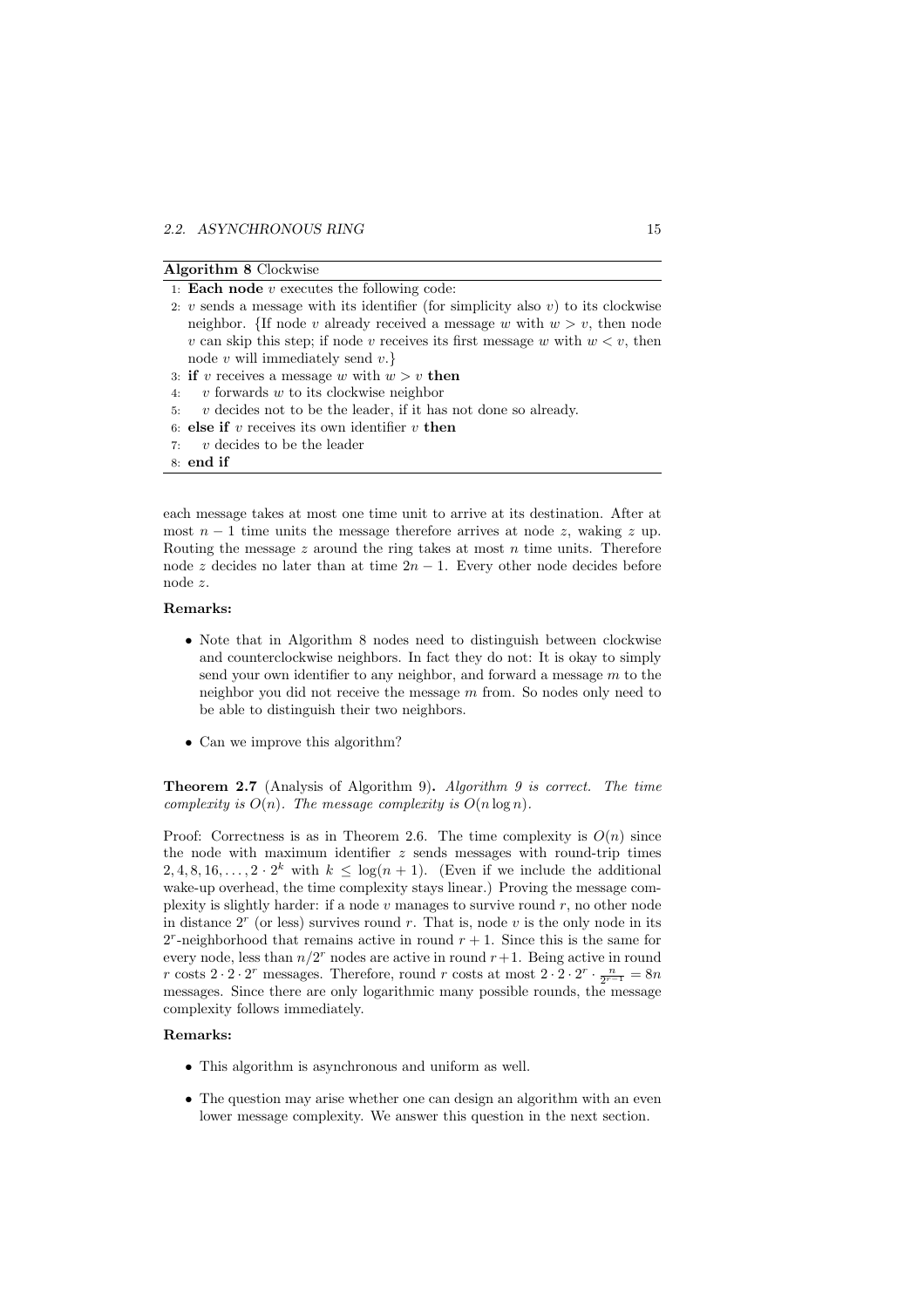Algorithm 9 Radius Growth (For readability we provide pseudo-code only; for a formal version please consult [Attiya/Welch Alg. 3.1])

1: Each node  $v$  does the following:

- 2: Initially all nodes are active. {all nodes may still become leaders}
- 3: Whenever a node v sees a message w with  $w > v$ , then v decides to not be a leader and becomes passive.
- 4: Active nodes search in an exponentially growing neighborhood (clockwise and counterclockwise) for nodes with higher identifiers, by sending out probe messages. A probe message includes the ID of the original sender, a bit whether the sender can still become a leader, and a time-to-live number  $(TTL)$ . The first probe message sent by node v includes a TTL of 1.
- 5: Nodes (active or passive) receiving a probe message decrement the TTL and forward the message to the next neighbor; if their ID is larger than the one in the message, they set the leader bit to zero, as the probing node does not have the maximum ID. If the TTL is zero, probe messages are returned to the sender using a reply message. The reply message contains the ID of the receiver (the original sender of the probe message) and the leader-bit. Reply messages are forwarded by all nodes until they reach the receiver.
- 6: Upon receiving the reply message: If there was no node with higher ID in the search area (indicated by the bit in the reply message), the TTL is doubled and two new probe messages are sent (again to the two neighbors). If there was a better candidate in the search area, then the node becomes passive.
- 7: If a node  $v$  receives its own probe message (not a reply)  $v$  decides to be the leader.

## 2.3 Lower Bounds

Lower bounds in distributed computing are often easier than in the standard centralized (random access machine, RAM) model because one can argue about messages that need to be exchanged. In this section we present a first lower bound. We show that Algorithm 9 is asymptotically optimal.

**Definition 2.8** (Execution). An execution of a distributed algorithm is a list of events, sorted by time. An event is a record (time, node, type, message), where type is "send" or "receive".

#### Remarks:

- We assume throughout this course that no two events happen at exactly the same time (or one can break ties arbitrarily).
- An execution of an asynchronous algorithm is generally not only determined by the algorithm but also by a "god-like" scheduler. If more than one message is in transit, the scheduler can choose which one arrives first.
- If two messages are transmitted over the same directed edge, then it is sometimes required that the message first transmitted will also be received first ("FIFO").

For our lower bound, we assume the following model: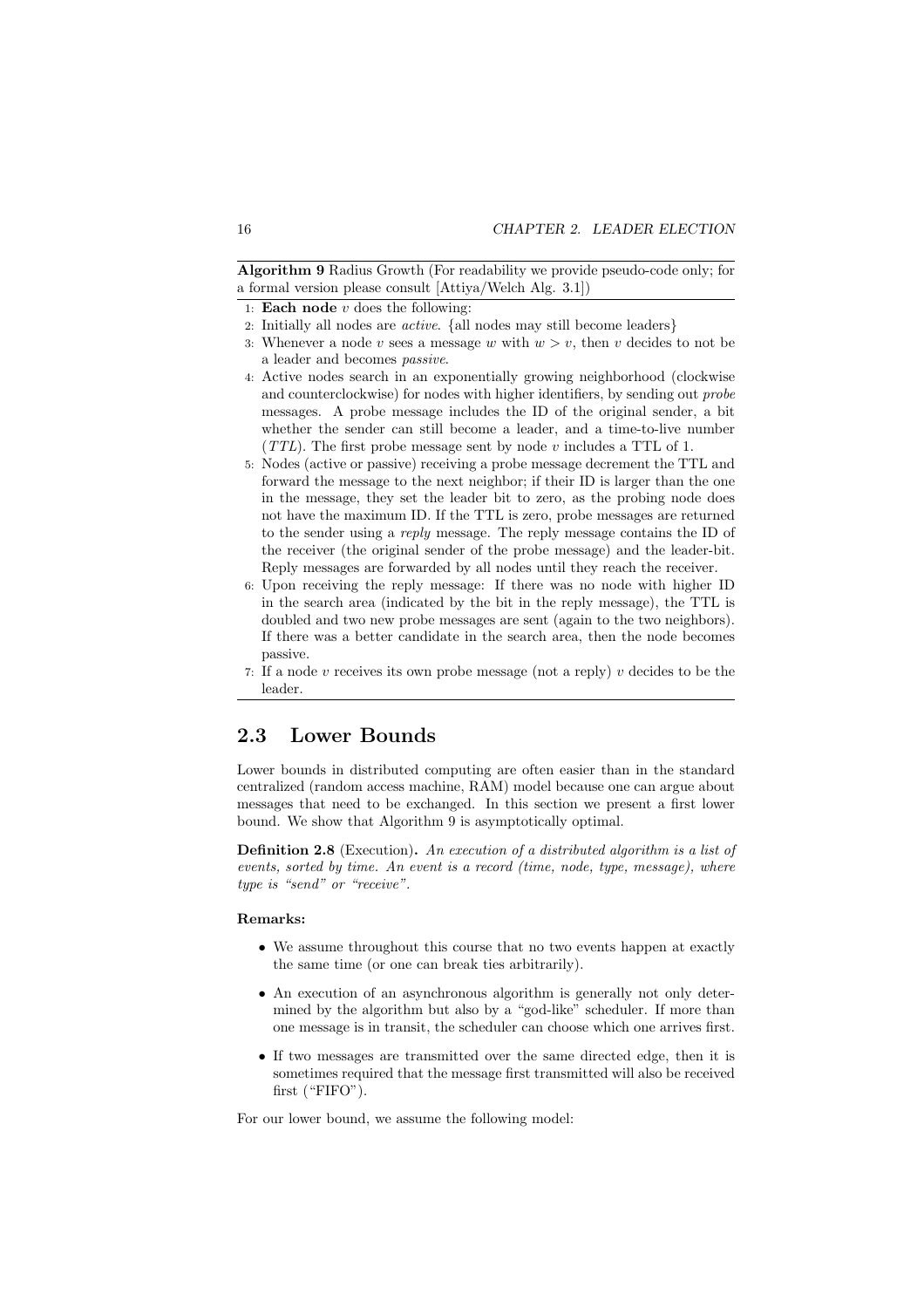#### 2.3. LOWER BOUNDS 17

- We are given an asynchronous ring, where nodes may wake up at arbitrary times (but at the latest when receiving the first message).
- We only accept uniform algorithms where the node with the maximum identifier can be the leader. Additionally, every node that is not the leader must know the identity of the leader. These two requirements can be dropped when using a more complicated proof; however, this is beyond the scope of this course.
- During the proof we will "play god" and specify which message in transmission arrives next in the execution. We respect the FIFO conditions for links.

Definition 2.9 (Open Schedule). A schedule is an execution chosen by the scheduler. A schedule for a ring is open if there is an open edge in the ring. An open (undirected) edge is an edge where no message traversing the edge has been received so far.

The proof of the lower bound is by induction. First we show the base case:

Lemma 2.10. Given a ring R with two nodes, we can construct an open schedule in which at least one message is received. The nodes cannot distinguish this schedule from one on a larger ring with all other nodes being where the open edge is.

Proof: Let the two nodes be u and v with  $u < v$ . Node u must learn the identity of node  $v$ , thus receive at least one message. We stop the execution of the algorithm as soon as the first message is received. (If the first message is received by  $v$ , bad luck for the algorithm!) Then the other edge in the ring (on which the received message was not transmitted) is open. Since the algorithm needs to be uniform, maybe the open edge is not really an edge at all, nobody can tell. We could use this to glue two rings together, by breaking up this imaginary open edge and connect two rings by two edges.

**Lemma 2.11.** By gluing together two rings of size  $n/2$  for which we have open schedules, we can construct an open schedule on a ring of size n. If  $M(n/2)$ denotes the number of messages already received in each of these schedules, at least  $2M(n/2) + n/4$  messages have to be exchanged in order to solve leader election.

Proof by induction: We divide the ring into two sub-rings  $R_1$  and  $R_2$  of size  $n/2$ . These subrings cannot be distinguished from rings with  $n/2$  nodes if no messages are received from "outsiders". We can ensure this by not scheduling such messages until we want to. Note that executing both given open schedules on  $R_1$  and  $R_2$  "in parallel" is possible because we control not only the scheduling of the messages, but also when nodes wake up. By doing so, we make sure that  $2M(n/2)$  messages are sent before the nodes in  $R_1$  and  $R_2$  learn anything of each other!

Without loss of generality,  $R_1$  contains the maximum identifier. Hence, each node in  $R_2$  must learn the identity of the maximum identifier, thus at least  $n/2$  additional messages must be received. The only problem is that we cannot connect the two sub-rings with both edges since the new ring needs to remain open. Thus, only messages over one of the edges can be received. We "play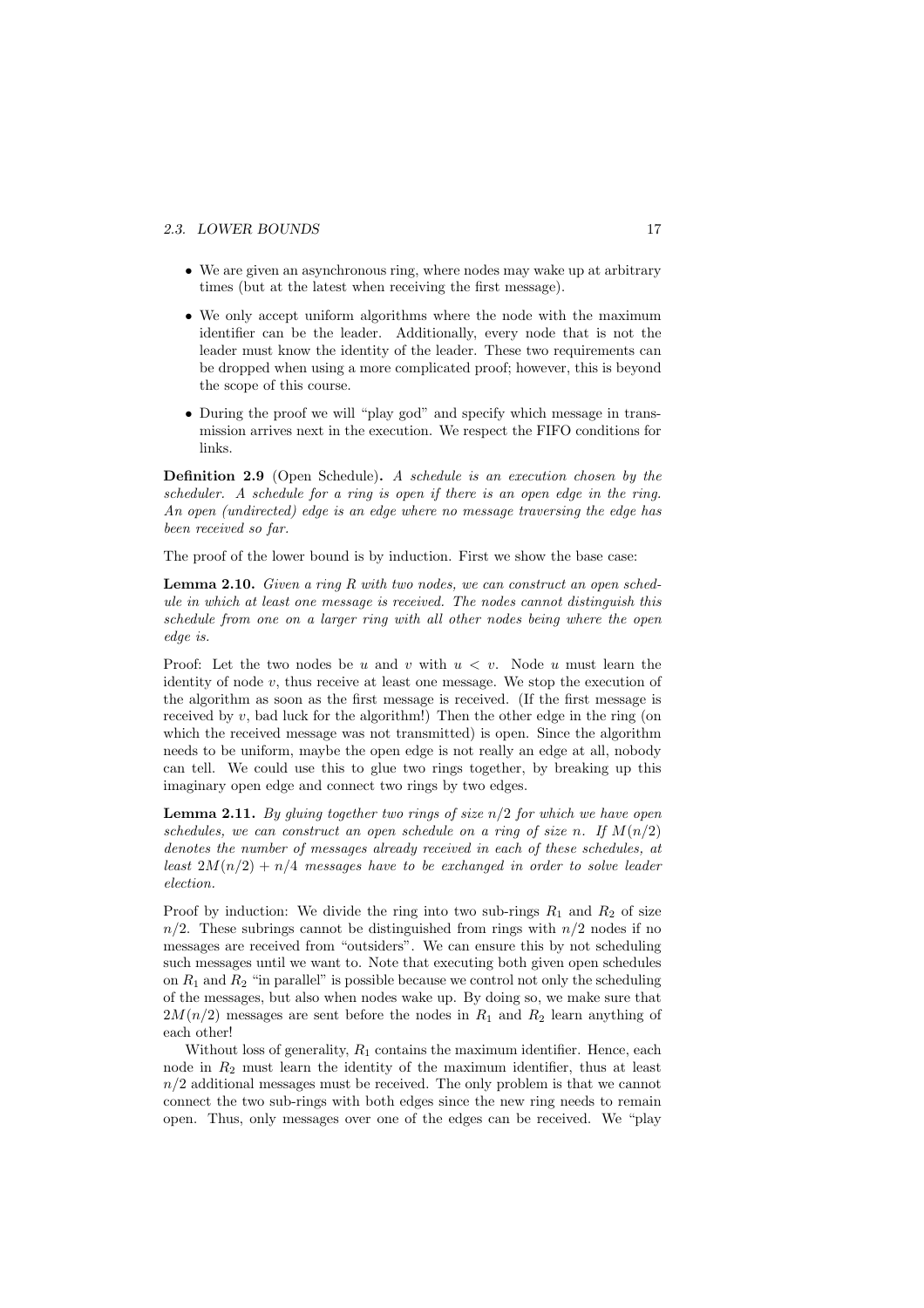$\Box$ 

god" and look into the future: we check what happens when we close only one of these connecting edges. With the argument that  $n/2$  new messages must be received, we know that there is at least one edge that will produce at least  $n/4$  more messages when being scheduled. This need not to be sent over the closed link, but because they are caused by a message over this link, they cannot involve any message along the other open link in distance  $n/2$ . We schedule this edge and the resulting  $n/4$  messages, and leave the other open.

Lemma 2.12. Any uniform leader election algorithm for asynchronous rings has at least message complexity  $M(n) \geq \frac{n}{4}(\log n + 1)$ .

Proof by induction: For simplicity we assume  $n$  being a power of 2. The base case  $n = 2$  works because of Lemma 2.10 which implies that  $M(2) > 1$  $\frac{2}{4}$ (log 2 + 1). For the induction step, using Lemma 2.11 and the induction hypothesis we have

$$
M(n) = 2 \cdot M\left(\frac{n}{2}\right) + \frac{n}{4}
$$
  
\n
$$
\geq 2 \cdot \left(\frac{n}{8}\left(\log \frac{n}{2} + 1\right)\right) + \frac{n}{4}
$$
  
\n
$$
= \frac{n}{4}\log n + \frac{n}{4} = \frac{n}{4}\left(\log n + 1\right).
$$

Remarks:

• To hide the ugly constants we use the "big Omega" notation, the lower bound equivalent of  $O()$ . A function f is in  $\Omega(g)$  if there are constants  $x_0$  and  $c > 0$  such that  $|f(x)| \ge c|g(x)|$  for all  $x \ge x_0$ . Again we refer to standard text books for a formal definition. Rewriting Lemma 2.12 we get:

Theorem 2.13 (Asynchronous Leader Election Lower Bound). Any uniform leader election algorithm for asynchronous rings has  $\Omega(n \log n)$  message complexity.

## 2.4 Synchronous Ring

The lower bound relied on delaying messages for a very long time. Since this is impossible in the synchronous model, we might get a better message complexity in this case. The basic idea is very simple: In the synchronous model, not receiving a message is information as well! First we make some additional assumptions:

- We assume that the algorithm is non-uniform (i.e., the ring size  $n$  is known).
- We assume that every node starts at the same time.
- The node with the minimum identifier becomes the leader; identifiers are integers.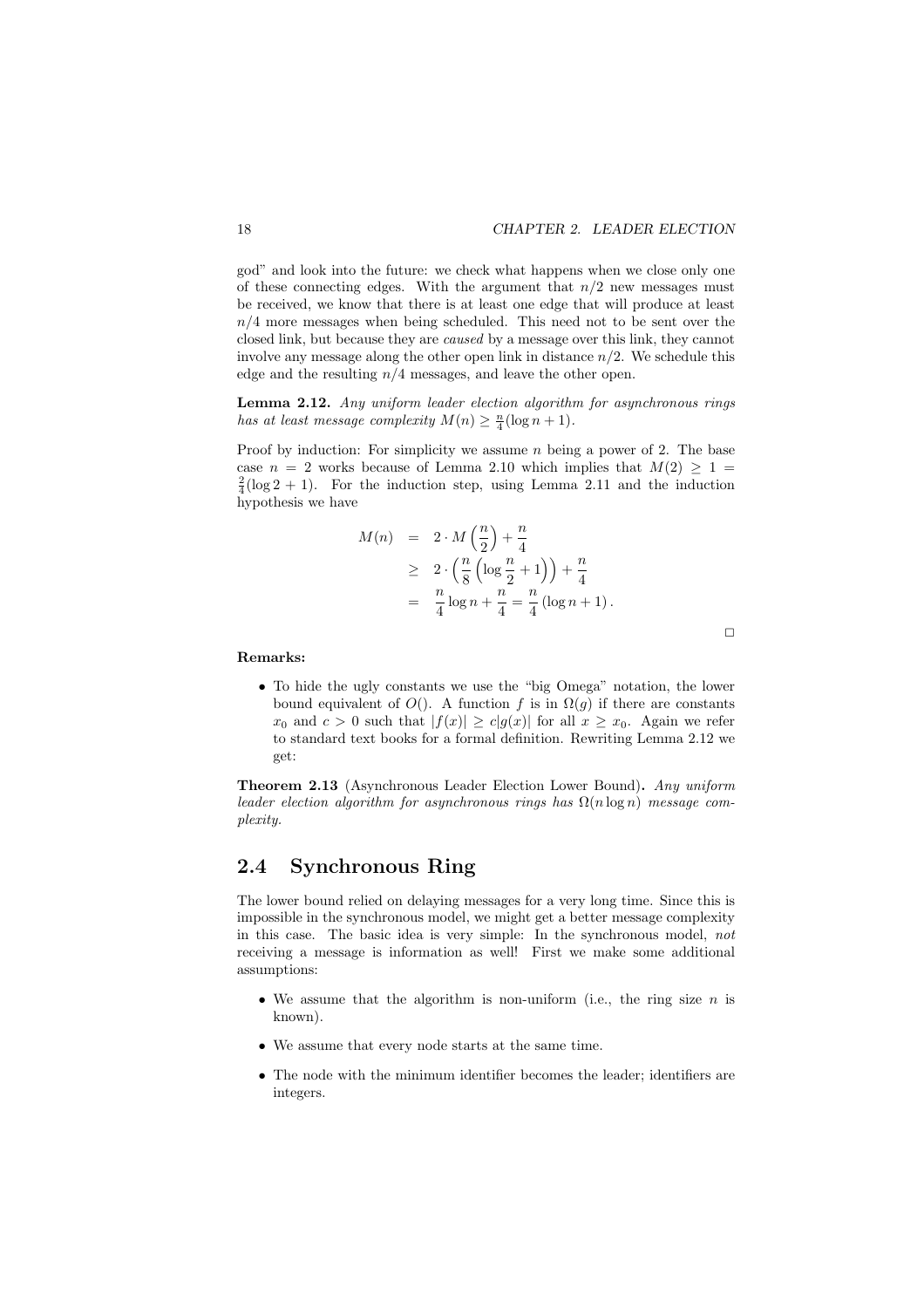#### Algorithm 10 Synchronous Leader Election

- 1: Each node  $v$  concurrently executes the following code:
- 2: The algorithm operates in synchronous phases. Each phase consists of  $n$ time steps. Node  $v$  counts phases, starting with  $0$ .
- 3: if phase  $v$  and v did not yet receive a message then
- 4: v decides to be the leader
- 5:  $v$  sends the message " $v$  is leader" around the ring

6: end if

#### Remarks:

- Message complexity is indeed  $n$ .
- But the time complexity is huge! If m is the minimum identifier it is  $m \cdot n$ .
- The synchronous start and the non-uniformity assumptions can be dropped by using a wake-up technique (upon receiving a wake-up message, wake up your clockwise neighbors) and by letting messages travel slowly.
- There are several lower bounds for the synchronous model: comparisonbased algorithms or algorithms where the time complexity cannot be a function of the identifiers have message complexity  $\Omega(n \log n)$  as well.
- In general graphs efficient leader election may be tricky. While timeoptimal leader election can be done by parallel flooding-echo (see next chapter), bounding the message complexity is generally more difficult.